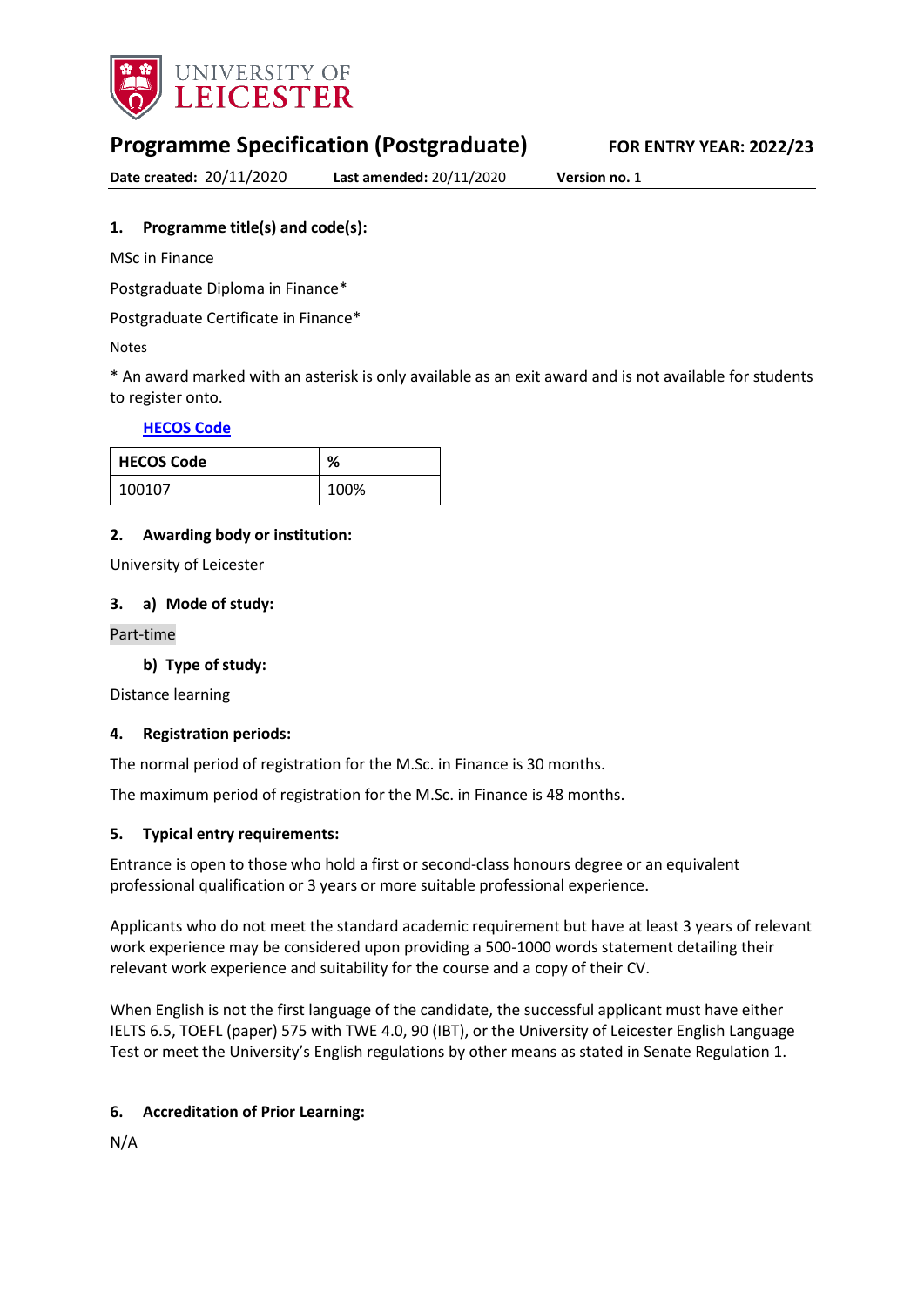#### **7. Programme aims:**

1. The programme aims to Give course members a thorough grasp of the main theories, tools, methods and techniques of financial management within an international context. This includes the development of an understanding of the advantages, limitations and typical applications of each major method or technique in practice.

2. Encourage in course members the need for critical analysis and evaluation of financial management problems and issues.

3. Promote an appreciation of the role of information within a knowledge-based economy. This will include an identification of approaches to data generation, data manipulation, data assessment and analysis.

4. Give course members an analytical appreciation of the organisational contexts of financial management.

5. Expose course members to the current debates in the financial professional and academic literatures.

6. Enable course members to integrate and apply the knowledge, approaches and methods they have learned to a variety of financial decisions and their own management and work experiences.

7. Encourage course members to develop a number of interpersonal, communication and decision and problem solving skills, and to use these in an imaginative way that will enable them to identify problems, consider alternative solutions, evaluate and analyse situations, make choices and implement solutions.

8. Equip Masters students with the necessary skills to undertake independent research work in the broad area of finance, as evidenced in the successful production of a dissertation.

#### **For the PGCert**

Programme Aim 1 Programme Aim 2 Programme Aim 3 **For the PGDip – in addition to those above** Programme Aim 4 Programme Aim 5 Programme Aim 6 Programme Aim 7 **For the MSC – in addition to those above** Programme Aim 8

#### **8. Reference points used to inform the programme specification:**

- QAA Benchmarking Statement
- Framework for Higher Education Qualifications (FHEQ)
- UK Quality Code for Higher Education
- University Learnin[g Strategy](https://www2.le.ac.uk/offices/sas2/quality/learnteach)
- [University Assessment Strategy](https://www2.le.ac.uk/offices/sas2/quality/learnteach)
- University of Leicester Periodic Developmental Review Report
- External Examiners' reports (annual)
- United Nations Education for Sustainable Development Goals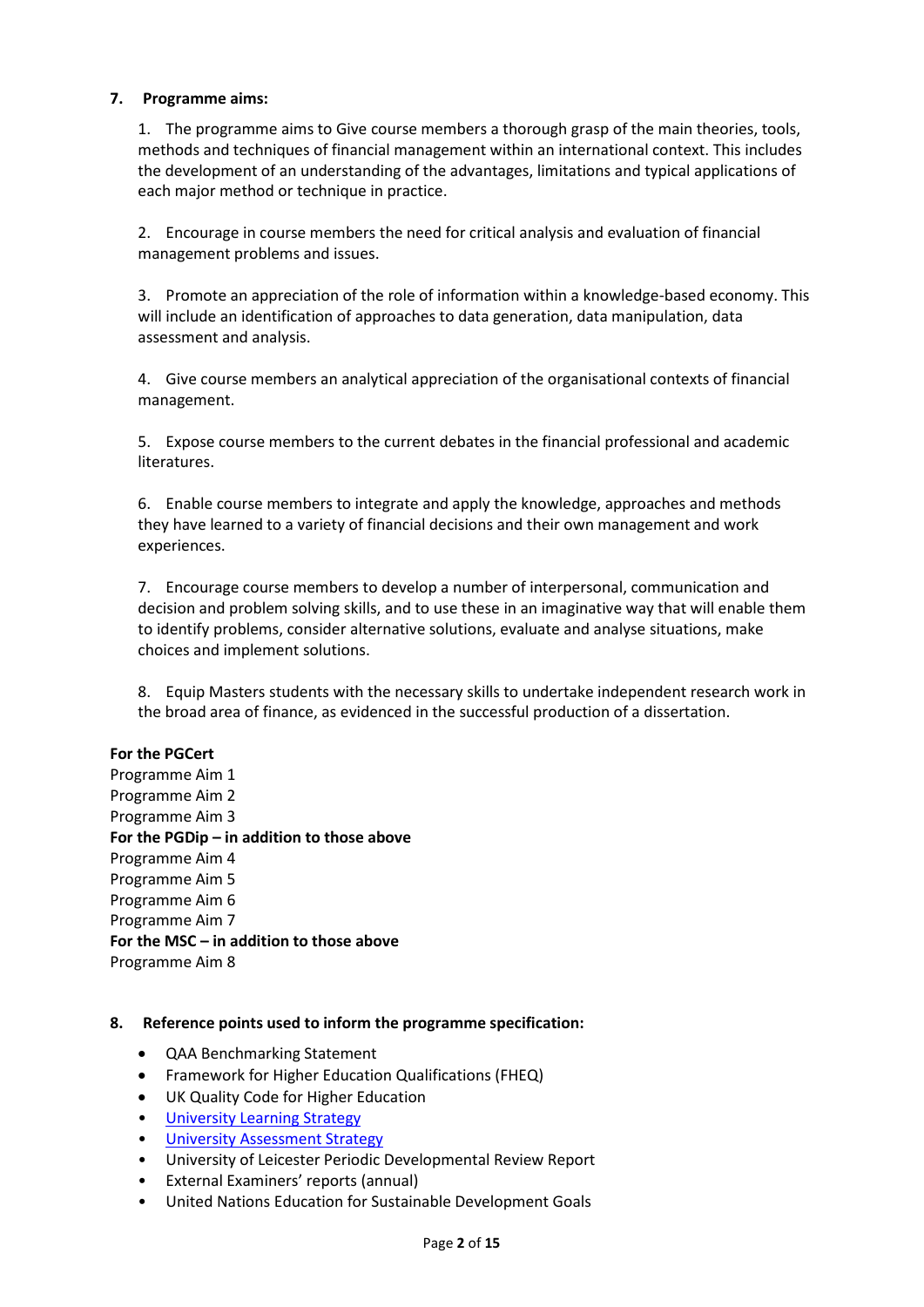• Student Destinations Data

#### **9. Programme Outcomes:**

Unless otherwise stated, programme outcomes apply to all awards specified in 1. Programme title(s).

- **Discipline specific knowledge and competencies**
	- i) Knowledge

| <b>Intended Learning</b><br><b>Outcomes</b>                                                                                                                                                              | <b>Teaching and Learning Methods</b>                                                                                                                               | <b>How Demonstrated?</b>                                                                                          |
|----------------------------------------------------------------------------------------------------------------------------------------------------------------------------------------------------------|--------------------------------------------------------------------------------------------------------------------------------------------------------------------|-------------------------------------------------------------------------------------------------------------------|
| <b>Certificate</b><br>Graduates will possess<br>knowledge of a range of<br>finance subjects.                                                                                                             | <b>Certificate</b><br>Residential schools, directed<br>reading and exercises, self-<br>directed private study,<br>assignment feedback: formative<br>and summative. | <b>Certificate</b><br>Essay assignments (formative and<br>summative), practical reports,<br>written examinations. |
| <b>Diploma</b><br>In addition to the above,<br>graduates should have a<br>sound knowledge of finance<br>theories and the existing<br>empirical evidence.<br>Integration of knowledge<br>across subjects. | <b>Diploma</b><br>As above.                                                                                                                                        | <b>Diploma</b><br>As above.                                                                                       |
| <b>Masters</b><br>In addition to the above,<br>students should have an<br>advanced knowledge of the<br>qualitative and quantitative<br>methodologies used when<br>pursuing research in<br>finance.       | <b>Masters</b><br>In addition to the above:<br>research methods module,<br>dissertation supervision,<br>independent research.                                      | <b>Masters</b><br>In addition to the above: research<br>proposal, dissertation.                                   |

| ii) | Concepts |
|-----|----------|
|-----|----------|

| <b>Intended Learning</b><br><b>Outcomes</b>                                                                                                              | <b>Teaching and Learning Methods</b>                                                                                                                               | <b>How Demonstrated?</b>                                                                                          |
|----------------------------------------------------------------------------------------------------------------------------------------------------------|--------------------------------------------------------------------------------------------------------------------------------------------------------------------|-------------------------------------------------------------------------------------------------------------------|
| <b>Certificate</b><br>Students will acquire an<br>enhanced grasp of principles<br>of finance and its<br>relationship to general<br>financial management. | <b>Certificate</b><br>Residential schools, directed<br>reading and exercises, self-<br>directed private study,<br>assignment feedback: formative<br>and summative. | <b>Certificate</b><br>Essay assignments (formative and<br>summative), practical reports,<br>written examinations. |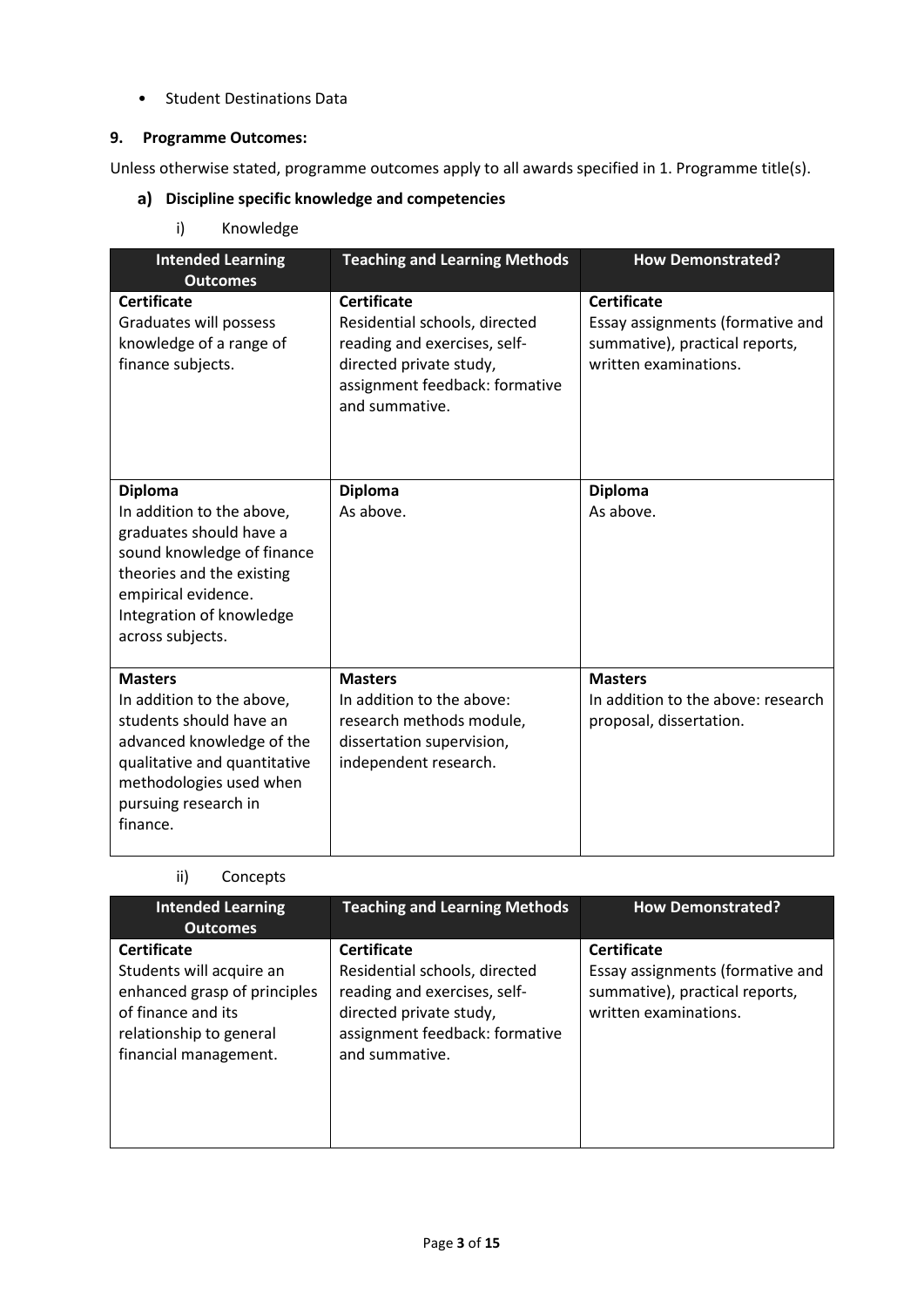| <b>Intended Learning</b><br><b>Outcomes</b>                                                                                                                                                          | <b>Teaching and Learning Methods</b>                                                                                                                           | <b>How Demonstrated?</b>                                                                                      |
|------------------------------------------------------------------------------------------------------------------------------------------------------------------------------------------------------|----------------------------------------------------------------------------------------------------------------------------------------------------------------|---------------------------------------------------------------------------------------------------------------|
| <b>Diploma</b><br>In addition to the above,<br>graduates will be able to<br>explain the contextual<br>nature of the development<br>of financial theory and the<br>finance discipline.                | <b>Diploma</b><br>Residential schools, directed<br>reading and exercises, self-<br>directed private study,<br>assignment feedback: formative<br>and summative. | <b>Diploma</b><br>Essay assignments (formative and<br>summative), practical reports,<br>written examinations. |
| <b>Masters</b><br>In addition to the above,<br>students will be able to<br>explain and critique theories<br>as well as qualitative and<br>quantitative methodologies<br>used in research in finance. | <b>Masters</b><br>In addition to the above:<br>research methods module,<br>dissertation supervision,<br>independent research.                                  | <b>Masters</b><br>In addition to the above: research<br>proposal, dissertation.                               |

# iii) Techniques

| <b>Intended Learning</b><br><b>Outcomes</b>                                                                                                                                                                                                                                                               | <b>Teaching and Learning Methods</b>                                                                                                    | <b>How Demonstrated?</b>                                                                                                                                     |
|-----------------------------------------------------------------------------------------------------------------------------------------------------------------------------------------------------------------------------------------------------------------------------------------------------------|-----------------------------------------------------------------------------------------------------------------------------------------|--------------------------------------------------------------------------------------------------------------------------------------------------------------|
| <b>Certificate and Diploma</b><br>The students will be able to<br>demonstrate knowledge of<br>the most important theories<br>and concepts in finance; be<br>able to identify relevant<br>material from the academic<br>literature and write using<br>academic conventions and<br>bibliographic techniques | <b>Certificate and Diploma</b><br>Assignment feedback: formative<br>and summative; directed<br>reading, self-directed private<br>study. | <b>Certificate and Diploma</b><br>Essay assignments (formative and<br>summative), practical reports,<br>written examinations, problem-<br>solving exercises. |
| <b>Masters</b><br>In addition to the above,<br>graduates will be able to<br>demonstrate competence in<br>research methods and be<br>able to undertake<br>qualitative, numerical and<br>statistical evaluation as a<br>means to develop an analysis<br>of finance questions.                               | <b>Masters</b><br>In addition to the above:<br>research methods module,<br>dissertation supervision,<br>independent research.           | <b>Masters</b><br>In addition to the above: research<br>proposal, dissertation.                                                                              |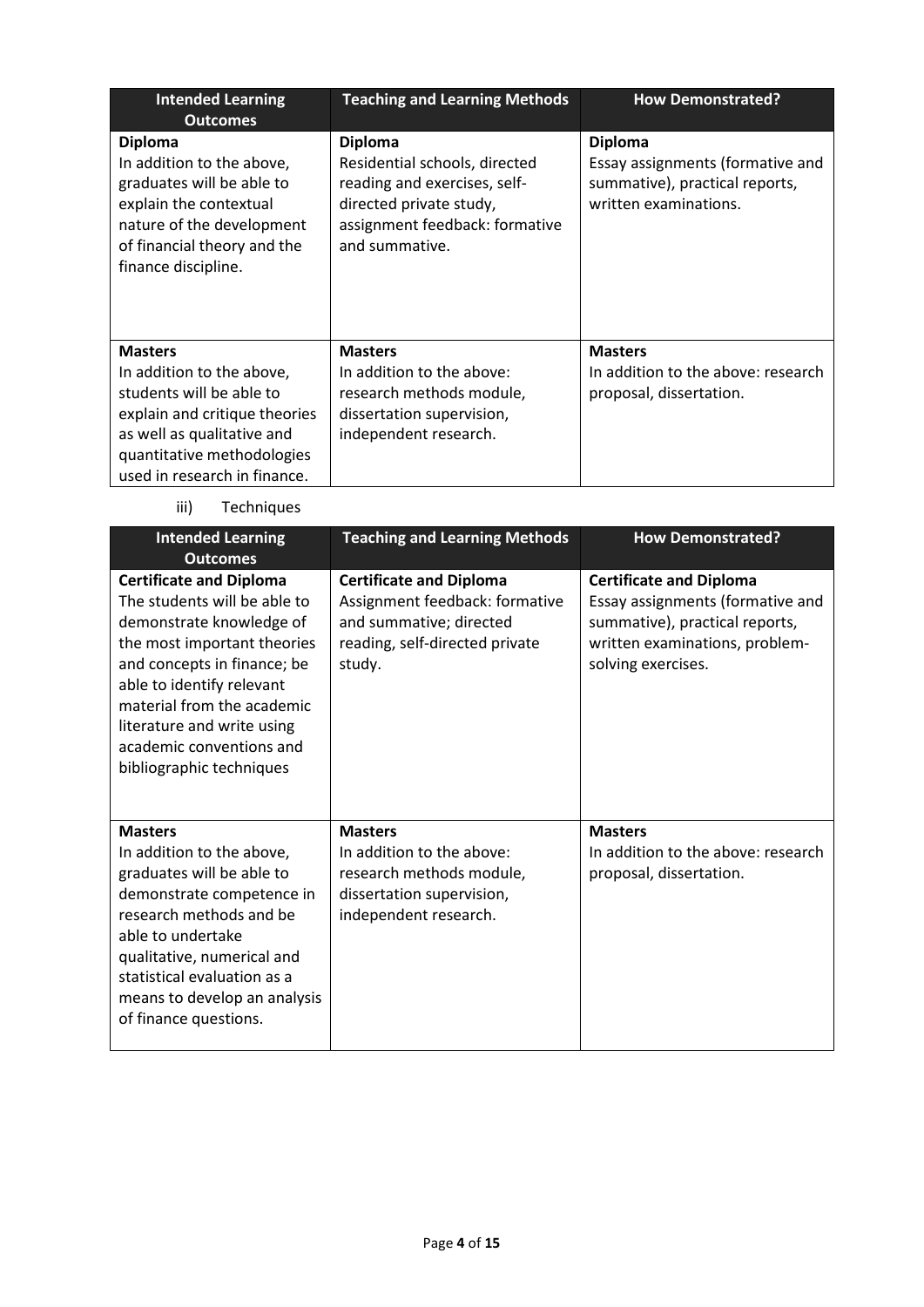iv) Critical analysis

| <b>Intended Learning</b><br><b>Outcomes</b>                                                                                                                                                                              | <b>Teaching and Learning Methods</b>                                                                                                                                          | <b>How Demonstrated?</b>                                                                                                                                     |
|--------------------------------------------------------------------------------------------------------------------------------------------------------------------------------------------------------------------------|-------------------------------------------------------------------------------------------------------------------------------------------------------------------------------|--------------------------------------------------------------------------------------------------------------------------------------------------------------|
| Certificate, Diploma,<br>Ability to identify and apply<br>relevant concepts and<br>techniques with<br>independence, rigour and<br>self-reflexivity.<br>Ability to reflect critically on<br>the discipline of finance and | <b>Certificate and Diploma</b><br>Residential school, directed<br>reading and exercises, self-<br>directed private study,<br>assignment feedback: formative<br>and summative. | <b>Certificate and Diploma</b><br>Essay assignments (formative and<br>summative), practical reports,<br>written examinations, problem-<br>solving exercises. |
| upon the context-bound<br>nature of the generation and<br>application of its concepts<br>and techniques.                                                                                                                 |                                                                                                                                                                               |                                                                                                                                                              |
| <b>Masters</b><br>As above                                                                                                                                                                                               | <b>Masters</b><br>In addition to the above:<br>research methods module,<br>independent research.                                                                              | <b>Masters</b><br>In addition to the above: research<br>proposal, dissertation.                                                                              |

#### v) Presentation

| <b>Intended Learning</b><br><b>Outcomes</b>                                                                                                                                                                                                             | <b>Teaching and Learning Methods</b>                                                                                                                                                                              | <b>How Demonstrated?</b>                                                                                                      |
|---------------------------------------------------------------------------------------------------------------------------------------------------------------------------------------------------------------------------------------------------------|-------------------------------------------------------------------------------------------------------------------------------------------------------------------------------------------------------------------|-------------------------------------------------------------------------------------------------------------------------------|
| <b>Certificate and Diploma</b><br>The student will be able to<br>distinguish between relevant<br>and non-relevant materials;<br>to write up and deliver<br>reports on findings to a<br>professional standard with<br>clarity, fluency and<br>coherency. | <b>Certificate and Diploma</b><br>Assignment feedback (formative<br>and summative), seminars (full-<br>time students), residential<br>schools, directed reading and<br>exercises, self-directed private<br>study. | <b>Certificate and Diploma</b><br>Essay assignments (formative and<br>summative), practical reports,<br>written examinations. |
| <b>Masters</b><br>Ability to organise research<br>material in a manner<br>appropriate to the type of<br>assessment.                                                                                                                                     | <b>Masters</b><br>In addition to the above:<br>dissertation supervision,<br>independent research.                                                                                                                 | <b>Masters</b><br>In addition to the above: research<br>proposal, dissertation.                                               |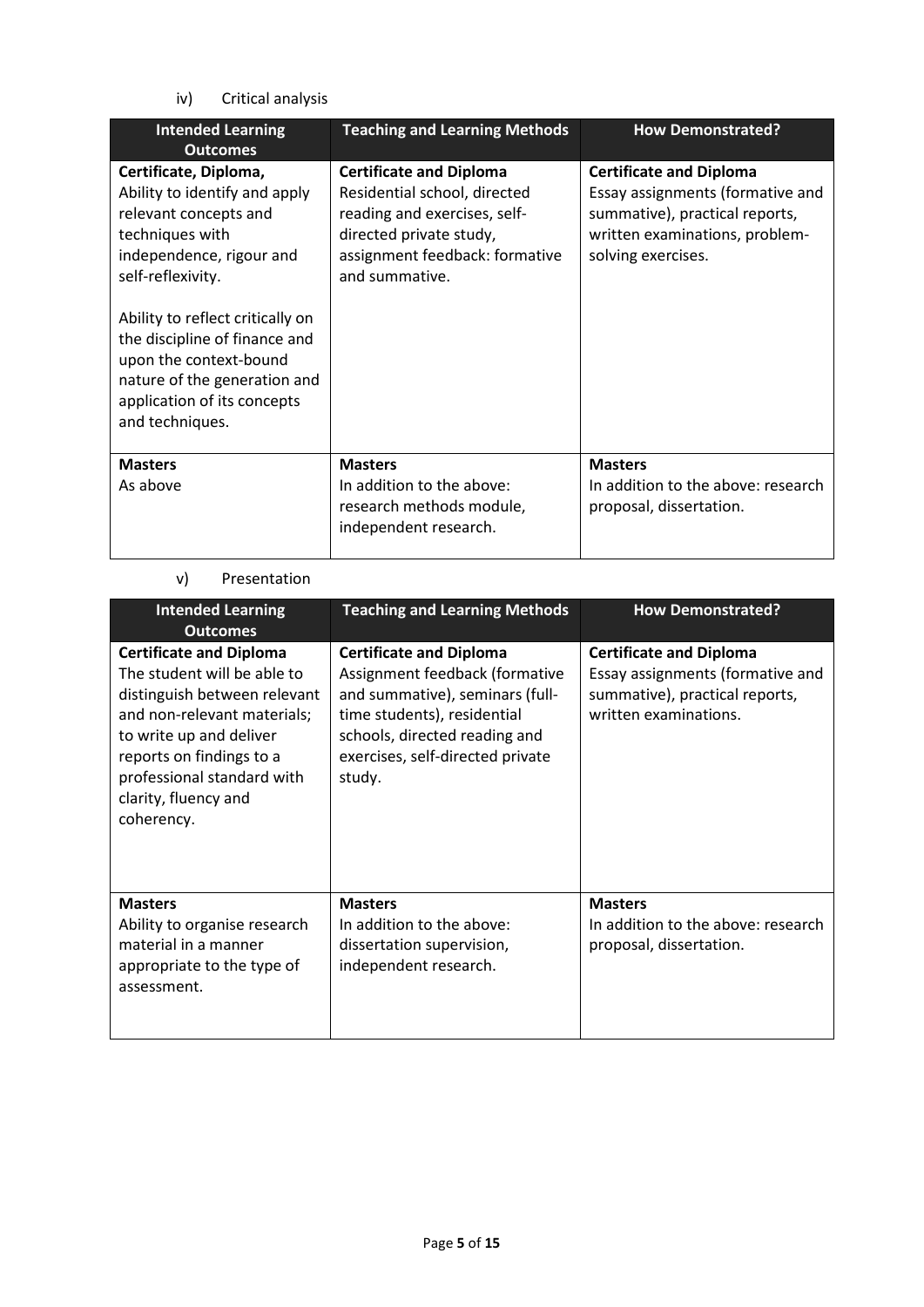vi) Appraisal of evidence

| <b>Intended Learning</b><br><b>Outcomes</b>                                                                | <b>Teaching and Learning Methods</b>                                                                                                                                           | <b>How Demonstrated?</b>                                                                                                      |
|------------------------------------------------------------------------------------------------------------|--------------------------------------------------------------------------------------------------------------------------------------------------------------------------------|-------------------------------------------------------------------------------------------------------------------------------|
| <b>Certificate and Diploma</b><br>Ability to analyse and assess<br>a variety of financial issues.          | <b>Certificate and Diploma</b><br>Residential schools, assignment<br>feedback (formative and<br>summative), directed reading<br>and exercises, self-directed<br>private study. | <b>Certificate and Diploma</b><br>Essay assignments (formative and<br>summative), practical reports,<br>written examinations. |
| <b>Masters</b><br>Ability to mount and sustain<br>an independent level of<br>inquiry at an advanced level. | <b>Masters</b><br>In addition to the above:<br>dissertation supervision,<br>independent research.                                                                              | <b>Masters</b><br>In addition to the above: research<br>proposal, dissertation.                                               |

# **Transferable skills**

# i) Research skills

| <b>Intended Learning Outcomes</b>                                                                                                                                                                                                                                      | <b>Teaching and Learning</b>                                                                                                                                                                               | <b>How Demonstrated?</b>                                                                              |
|------------------------------------------------------------------------------------------------------------------------------------------------------------------------------------------------------------------------------------------------------------------------|------------------------------------------------------------------------------------------------------------------------------------------------------------------------------------------------------------|-------------------------------------------------------------------------------------------------------|
| <b>Certificate and Diploma</b><br>The graduate will be able to<br>identify, select and organise<br>relevant literature and evidence for<br>assignments; will demonstrate an<br>ability to produce well<br>structured, focused, clearly written<br>essays and reports.  | <b>Methods</b><br><b>Certificate and Diploma</b><br>Residential school (distance-<br>learning students),<br>assignment feedback<br>(formative and summative);<br>directed reading; self-directed<br>study. | <b>Certificate and Diploma</b><br>Essay assignments (formative<br>summative),<br>and<br>examinations. |
| <b>Masters</b><br>In addition to the above:<br>demonstrating intellectual<br>independence, through identifying<br>a credible research project,<br>drawing up a realistic time-table,<br>performing the<br>relevant analysis, reflecting on and<br>'writing up' results | <b>Masters</b><br>In addition to the above:<br>research methodology<br>module, dissertation<br>supervision, independent<br>research.                                                                       | <b>Masters</b><br>In addition<br>to the<br>above:<br>research<br>proposal<br>and<br>dissertation.     |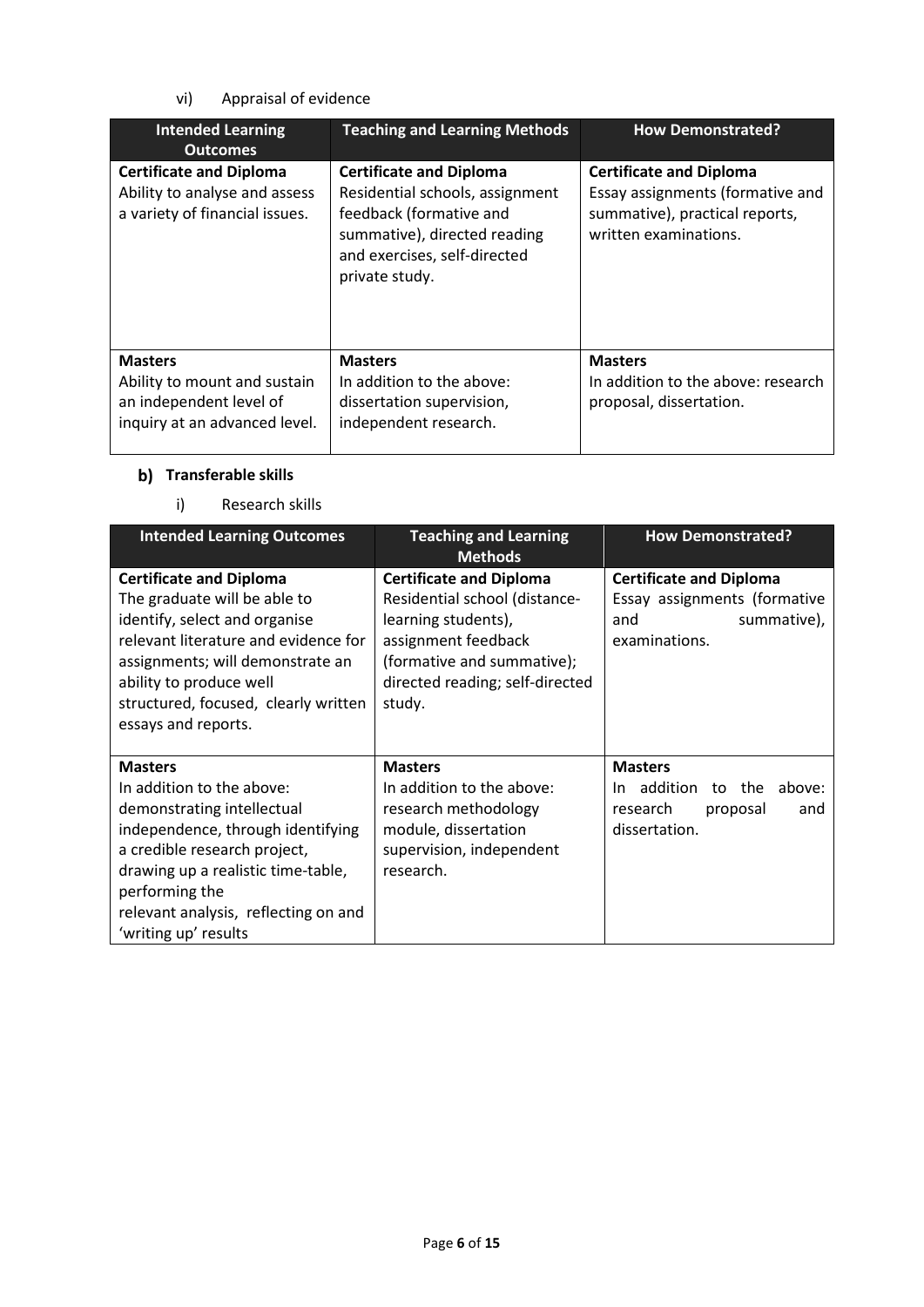ii) Communication skills

| <b>Intended Learning</b><br><b>Outcomes</b>                                                                                                                                                                                                                                                                        | <b>Teaching and Learning Methods</b>                                                                                                                  | <b>How Demonstrated?</b>                                                                        |
|--------------------------------------------------------------------------------------------------------------------------------------------------------------------------------------------------------------------------------------------------------------------------------------------------------------------|-------------------------------------------------------------------------------------------------------------------------------------------------------|-------------------------------------------------------------------------------------------------|
| <b>Certificate and Diploma</b><br>Demonstrate ability<br>to critically discuss relevant<br>information. Clarity, fluency<br>and coherence in writing                                                                                                                                                               | <b>Certificate and Diploma</b><br>Residential schools, assignment<br>feedback (formative and<br>summative); directed reading;<br>self-directed study. | <b>Certificate and Diploma</b><br>(formative<br>Assignments<br>and<br>summative), examinations. |
| essays in response to given<br>questions. Expression of<br>finance issues and debates in<br>an appropriate manner for<br>the required audience.<br>Develop and sustain financial<br>arguments in differing<br>formats.                                                                                             |                                                                                                                                                       |                                                                                                 |
| <b>Masters</b>                                                                                                                                                                                                                                                                                                     | <b>Masters</b>                                                                                                                                        | <b>Masters</b>                                                                                  |
| In addition to the above:                                                                                                                                                                                                                                                                                          | In addition to the above:                                                                                                                             |                                                                                                 |
| Ability to work<br>collaboratively and<br>responsibly in groups.<br>Knowing how and when to<br>draw on the knowledge and<br>expertise of others; ability to<br>contribute & comment on<br>ideas in group discussions.<br>Produce a dissertation with a<br>logical structure written with<br>clarity and precision. | research methodology module,<br>dissertation supervision process,<br>independent research                                                             | In addition to the above: research<br>proposal and dissertation.                                |

#### iii) Data presentation

| <b>Intended Learning</b><br><b>Outcomes</b>                                                                                                                                                                        | <b>Teaching and Learning Methods</b>                                                                                                                  | <b>How Demonstrated?</b>                                         |
|--------------------------------------------------------------------------------------------------------------------------------------------------------------------------------------------------------------------|-------------------------------------------------------------------------------------------------------------------------------------------------------|------------------------------------------------------------------|
| <b>Certificate and Diploma</b>                                                                                                                                                                                     | <b>Certificate and Diploma</b>                                                                                                                        | <b>Certificate and Diploma</b>                                   |
| Ability to locate and organise<br>evidence, synthesise data<br>into coherent and informed<br>written arguments.                                                                                                    | Residential school (distance-<br>learning), assignment feedback<br>(formative and summative);<br>lectures, directed reading; self-<br>directed study. | Assignments, examinations.                                       |
| <b>Masters</b>                                                                                                                                                                                                     | <b>Masters</b>                                                                                                                                        | <b>Masters</b>                                                   |
| In addition to the above: the<br>students should be able to<br>collect relevant data, present<br>data<br>summaries, perform<br>data<br>manipulation<br>and<br>analysis, and competently<br>present their findings. | In addition to the above:<br>research methodology module,<br>dissertation supervision process,<br>independent research.                               | In addition to the above: research<br>proposal and dissertation. |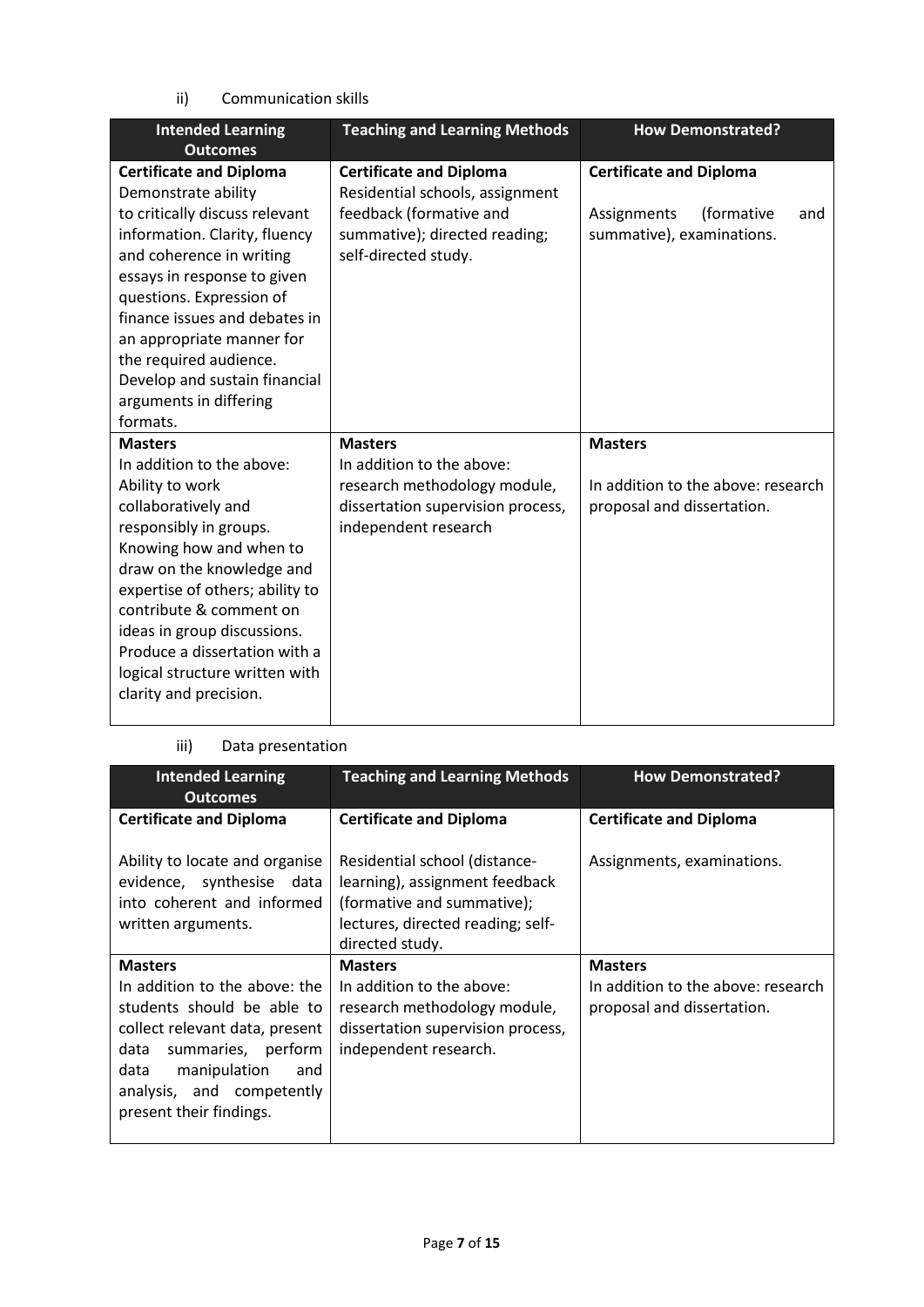iv) Information technology

v) Problem solving

| <b>Intended Learning</b>       | <b>Teaching and Learning Methods</b> | <b>How Demonstrated?</b>       |
|--------------------------------|--------------------------------------|--------------------------------|
| <b>Outcomes</b>                |                                      |                                |
| <b>Certificate and Diploma</b> | <b>Certificate and Diploma</b>       | <b>Certificate and Diploma</b> |
| Ability to retrieve and        | Dissemination of software and        |                                |
| present information using      | software manual, Blackboard          | Assignments                    |
| appropriate information        | resources                            |                                |
| technology, for example        |                                      |                                |
| subject specific databases.    |                                      |                                |
| <b>Masters</b>                 | <b>Masters</b>                       | <b>Masters</b>                 |
| In addition to the above to    | In addition to the above:            | In addition to the above:      |
| use, if necessary, data        | dissertation research process.       | dissertation                   |
| analysis software that is      |                                      |                                |
| relevant to their dissertation |                                      |                                |
| (e.g. SPSS, E-Views, Excel or  |                                      |                                |
| R)                             |                                      |                                |

| <b>Intended Learning</b><br><b>Outcomes</b>                                                                                                                                          | <b>Teaching and Learning Methods</b>                                                                                                                            | <b>How Demonstrated?</b>                                                           |
|--------------------------------------------------------------------------------------------------------------------------------------------------------------------------------------|-----------------------------------------------------------------------------------------------------------------------------------------------------------------|------------------------------------------------------------------------------------|
| <b>Certificate and Diploma</b><br>Ability to identify, locate,<br>and analyse relevant data<br>and source material. Ability<br>to investigate and advocate<br>solutions to problems. | <b>Certificate and Diploma</b><br>Residential schools, assignment<br>feedback (formative and<br>summative); lectures, directed<br>reading; self-directed study. | <b>Certificate and Diploma</b><br>Assignments, examinations.                       |
| <b>Masters</b><br>In addition to the above:<br>Ability to refine problems<br>into researchable questions<br>and hypotheses.                                                          | <b>Masters</b><br>In addition to the above:<br>dissertation supervision process,<br>independent research.                                                       | <b>Masters</b><br>In addition to the above: research<br>proposal and dissertation. |

vi) Working relationships

| <b>Intended Learning</b><br><b>Outcomes</b>                                                                                                                                      | <b>Teaching and Learning Methods</b>                            | <b>How Demonstrated?</b>                                                                                                                                                                                                             |  |  |
|----------------------------------------------------------------------------------------------------------------------------------------------------------------------------------|-----------------------------------------------------------------|--------------------------------------------------------------------------------------------------------------------------------------------------------------------------------------------------------------------------------------|--|--|
| <b>Certificate and Diploma</b><br>Ability to work<br>collaboratively and<br>responsibly in groups. Ability<br>to contribute & comment on<br>ideas in group discussion<br>forums. | <b>Certificate and Diploma</b><br>Blackboard discussion forums. | <b>Certificate and Diploma</b><br>Feedback on<br>oral<br>group<br>time<br>for<br>presentations<br>full<br>students; feedback provided by<br>the Blackboard tutor to<br>the<br>distance learning students on the<br>discussion forums |  |  |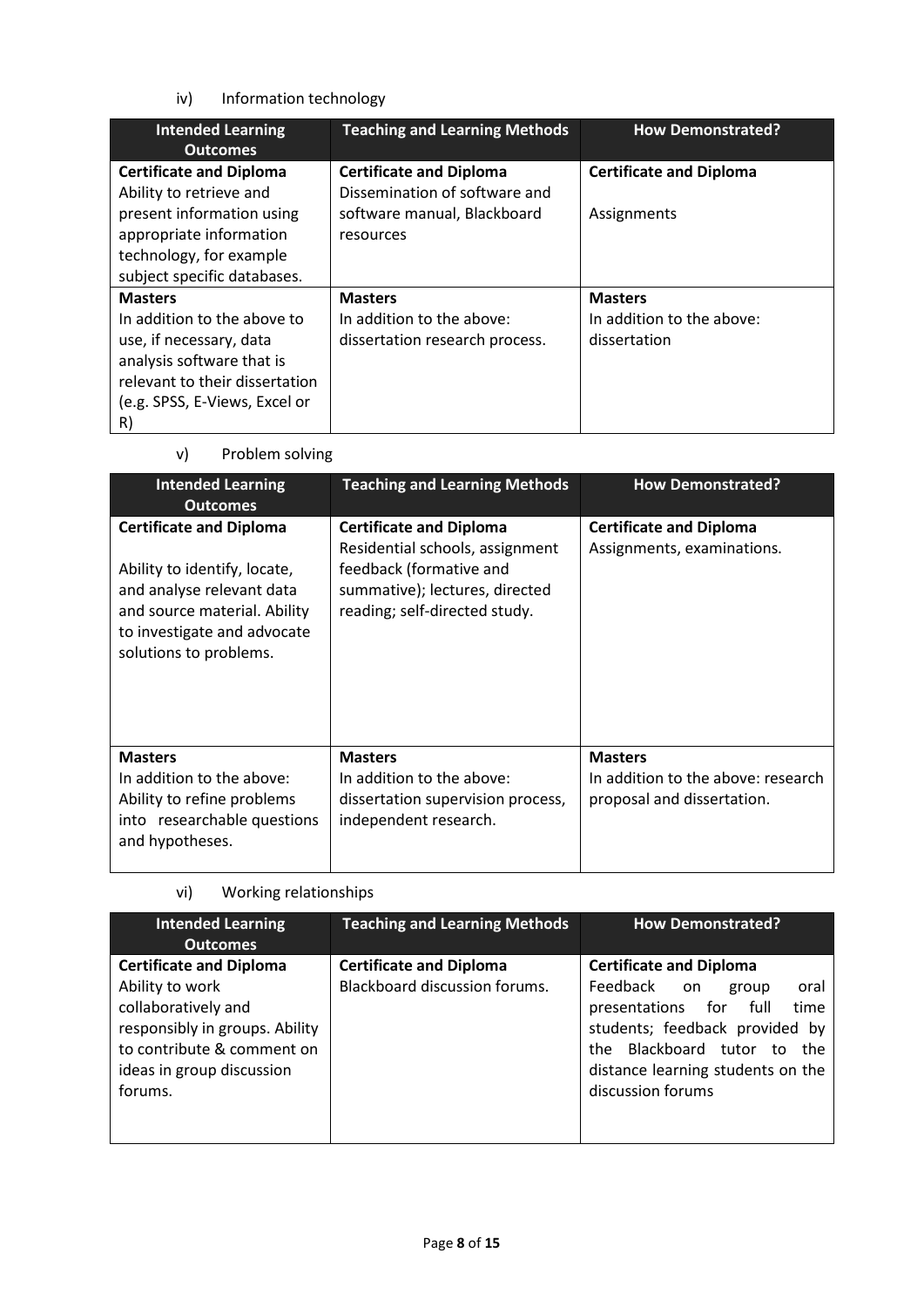| <b>Intended Learning</b><br><b>Outcomes</b>                                                   | <b>Teaching and Learning Methods</b>                                                                                                                                                                                                                    | <b>How Demonstrated?</b>                                                                       |
|-----------------------------------------------------------------------------------------------|---------------------------------------------------------------------------------------------------------------------------------------------------------------------------------------------------------------------------------------------------------|------------------------------------------------------------------------------------------------|
| <b>Masters</b><br>Knowing how and when to<br>draw on the knowledge and<br>expertise of others | <b>Masters</b><br>In addition to the above: the<br>establishment of a working<br>relationship with the dissertation<br>supervisor (or the resolution of<br>any problems through<br>consultation with the Personal<br>Tutor and the Programme<br>Leader) | <b>Masters</b><br>In addition to the above:<br>interaction with the dissertation<br>supervisor |

# vii) Managing learning

| <b>Intended Learning</b>                                                                                                                                                                                                        | <b>Teaching and Learning Methods</b>                                                                                                                                                                             | <b>How Demonstrated?</b>                                                           |
|---------------------------------------------------------------------------------------------------------------------------------------------------------------------------------------------------------------------------------|------------------------------------------------------------------------------------------------------------------------------------------------------------------------------------------------------------------|------------------------------------------------------------------------------------|
| <b>Outcomes</b>                                                                                                                                                                                                                 |                                                                                                                                                                                                                  |                                                                                    |
| <b>Certificate and Diploma</b>                                                                                                                                                                                                  | <b>Certificate and Diploma</b>                                                                                                                                                                                   | <b>Certificate and Diploma</b>                                                     |
|                                                                                                                                                                                                                                 |                                                                                                                                                                                                                  |                                                                                    |
| Management of an extensive<br>literature and familiarisation<br>with subject-relevant<br>debates and concepts. To<br>timetable self-directed study<br>to ensure the completion of<br>assessment tasks and<br>manage the related | Knowledge about managing<br>learning is included in the<br>induction module Foundations of<br>Knowledge; self-directed private-<br>study; self-reflection on<br>assignment feedback; formative<br>and summative. | Assignments, examinations.                                                         |
| study work-load.                                                                                                                                                                                                                |                                                                                                                                                                                                                  |                                                                                    |
| <b>Masters</b><br>In addition to the above:<br>Identify a credible research<br>project; construct a feasible<br>research timetable; carry out<br>independent research                                                           | <b>Masters</b><br>In addition to the above: the<br>dissertation supervision process                                                                                                                              | <b>Masters</b><br>In addition to the above: research<br>proposal and dissertation. |

# viii) Career management

| <b>Intended Learning</b><br><b>Outcomes</b>                                                                                                                                                 | <b>Teaching and Learning Methods</b>                                                                                                                                                                         | <b>How Demonstrated?</b>                                                                           |
|---------------------------------------------------------------------------------------------------------------------------------------------------------------------------------------------|--------------------------------------------------------------------------------------------------------------------------------------------------------------------------------------------------------------|----------------------------------------------------------------------------------------------------|
| <b>Certificate and Diploma</b><br>Ability to take charge of<br>progress and development;<br>to reflect on strengths,<br>interests, motivation and<br>skills; recognition of<br>achievements | <b>Certificate and Diploma</b><br>Personal Tutor System<br>Self-reflection on assignment<br>feedback<br>Career sessions and access to the<br><b>Professional Development</b><br>Resource (distance learning) | <b>Certificate and Diploma</b><br>Discussions with personal tutor<br>Support of the Careers Office |
| <b>Masters</b><br>In addition to the above: if<br>appropriate, to research an<br>area which may be relevant<br>to the student' career<br>preferences                                        | <b>Masters</b><br>In addition to the above; the<br>dissertation supervision process                                                                                                                          | <b>Masters</b><br>Selection of a specific dissertation<br>topic                                    |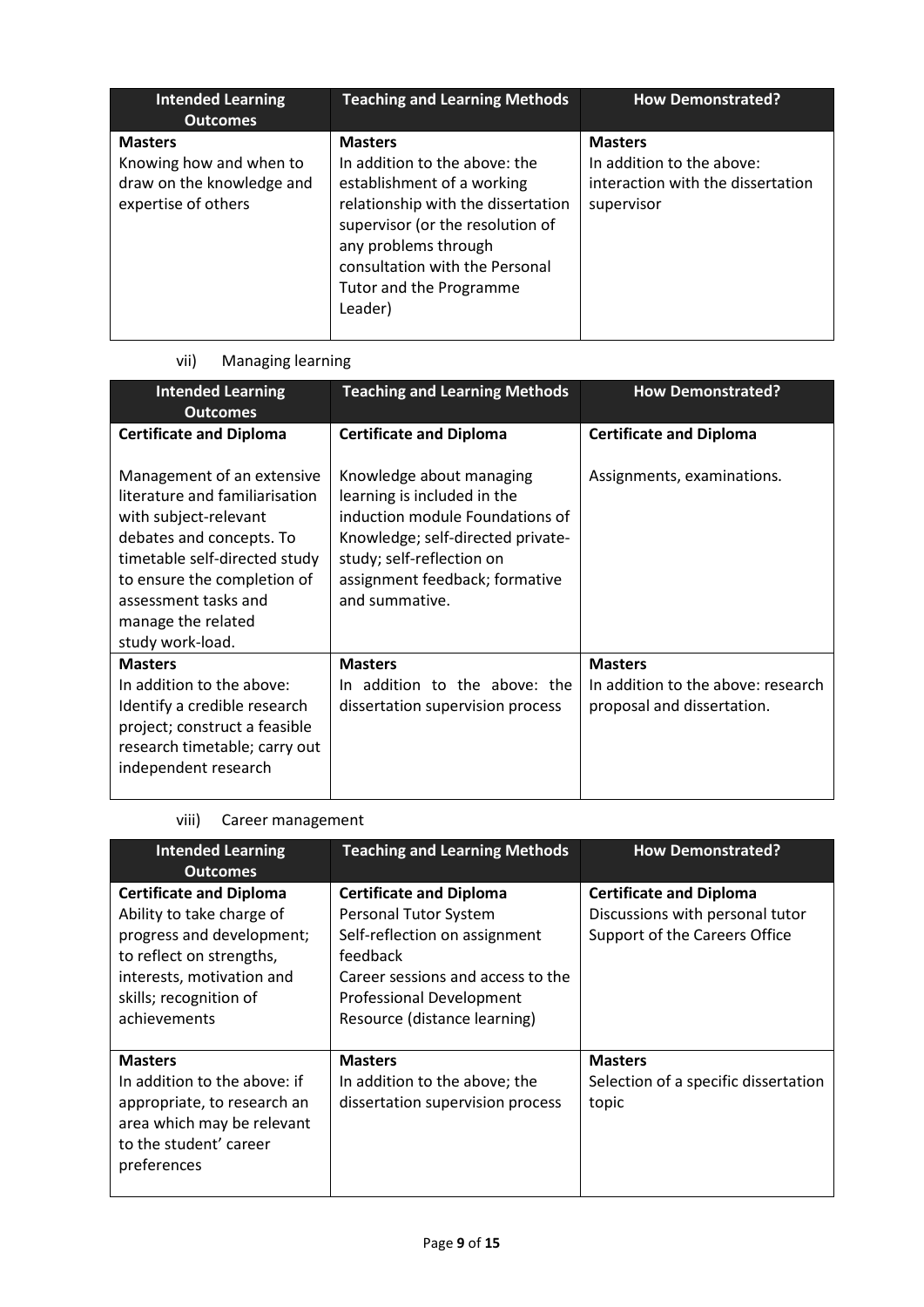#### **10. Special features**

N/A

#### **11. Indicators of programme quality**

External Examiners reports

#### **12. Scheme of Assessment:**

This programme follows the standard scheme of taught postgraduate award and classification set out i[n Senate Regulations](http://www.le.ac.uk/senate-regulations) – see the version of *Senate Regulation 6 governing taught postgraduate programmes of study* relevant to year of entry.

#### **13. Progression points**

As defined i[n Senate Regulations](http://www.le.ac.uk/senate-regulation6) - refer to the version of *Senate Regulation 6 governing taught postgraduate programmes of study* relevant to year of entry.

The following additional progression requirements for this programme have been approved:

- This progression point corresponds to the progression from the Postgraduate Certificate level modules to the Postgraduate Diploma level modules. A student's progress will be reviewed at the completion of the four Postgraduate Certificate level modules. Students are given an opportunity to resubmit in the session following receipt of module results. For those who do not resubmit, a period of academic suspense may be recommended based on the progression rules below. The Postgraduate Certificate level modules are identified in Appendix 1.
- This progression point corresponds to the progression from the Postgraduate Diploma level modules to the dissertation project. A student's progress will be reviewed at the completion of the taught component of the programme.
- This progression point corresponds to the progression from Part 1 of the dissertation project to Part 2 of the dissertation project.

The dissertation project comprises of two parts. Part 1 consists of the research methods training and culminates in the submission of the dissertation project proposal for the Research Ethics Approval. Part 2 entails the dissertation project itself and culminates in the submission of the dissertation.

The students are not allowed to progress to Part 2 of the dissertation project until they have received a written permission from the School to do so. The permission is given on obtaining the Research Ethics Approval.

The student must commence the dissertation project at least eight months prior to the end of the registration period.

In cases where a student has failed to meet a requirement to progress he or she will be required to withdraw from the course and a recommendation will be made to the Board of Examiners for an intermediate/exit award where appropriate.

#### **14. Rules relating to re-sits or re-submissions:**

As defined i[n Senate Regulations](http://www.le.ac.uk/senate-regulation6) - refer to the version of *Senate Regulation 6 governing taught postgraduate programmes of study* relevant to year of entry.

#### **15. External Examiners reports**

The details of the External Examiner(s) for this programme and the most recent External Examiners' reports for this programme can be found at [exampapers@Leicester](https://exampapers.le.ac.uk/) [log-in required]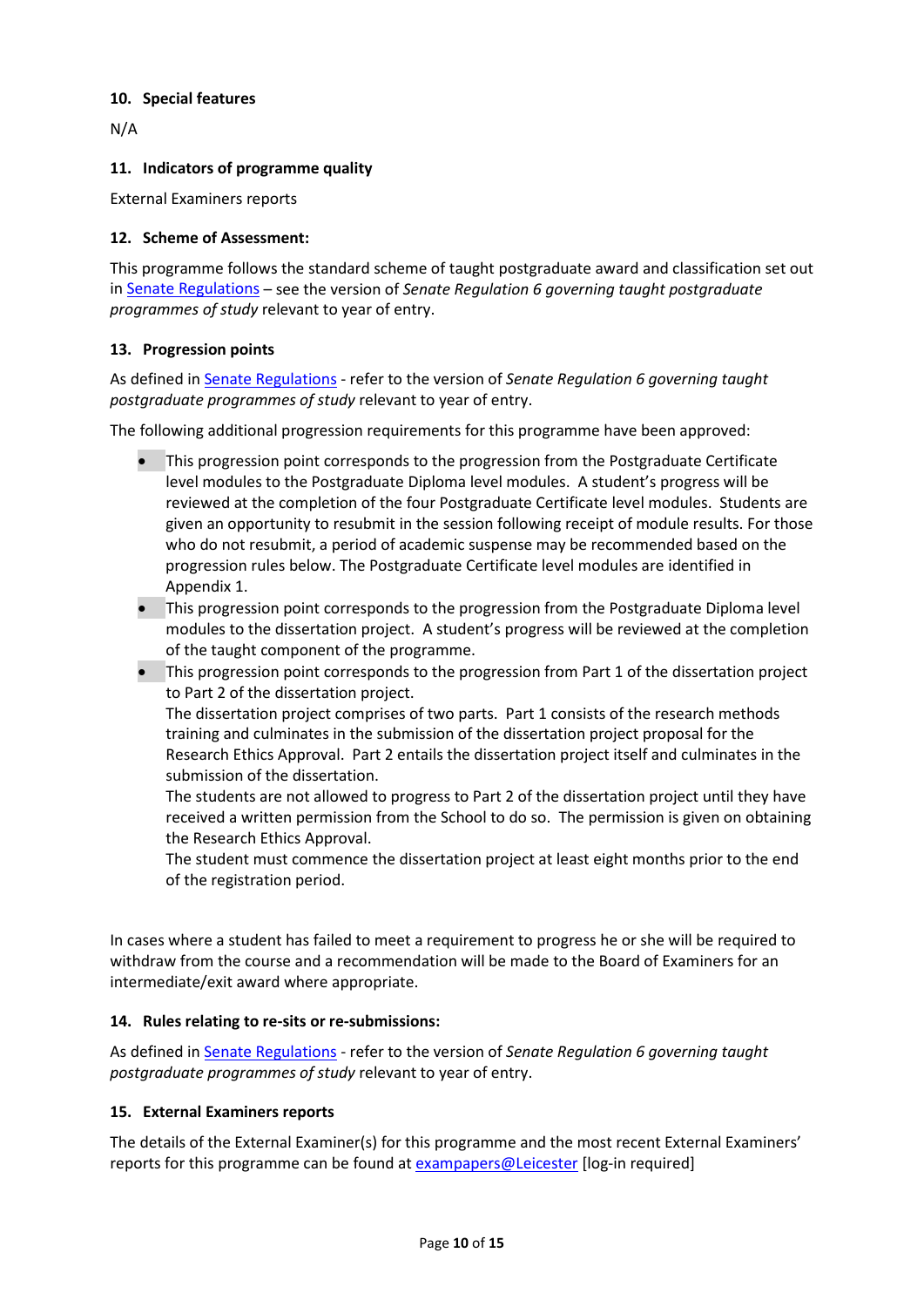# **16. Additional features** (e.g. timetable for admissions)

N/A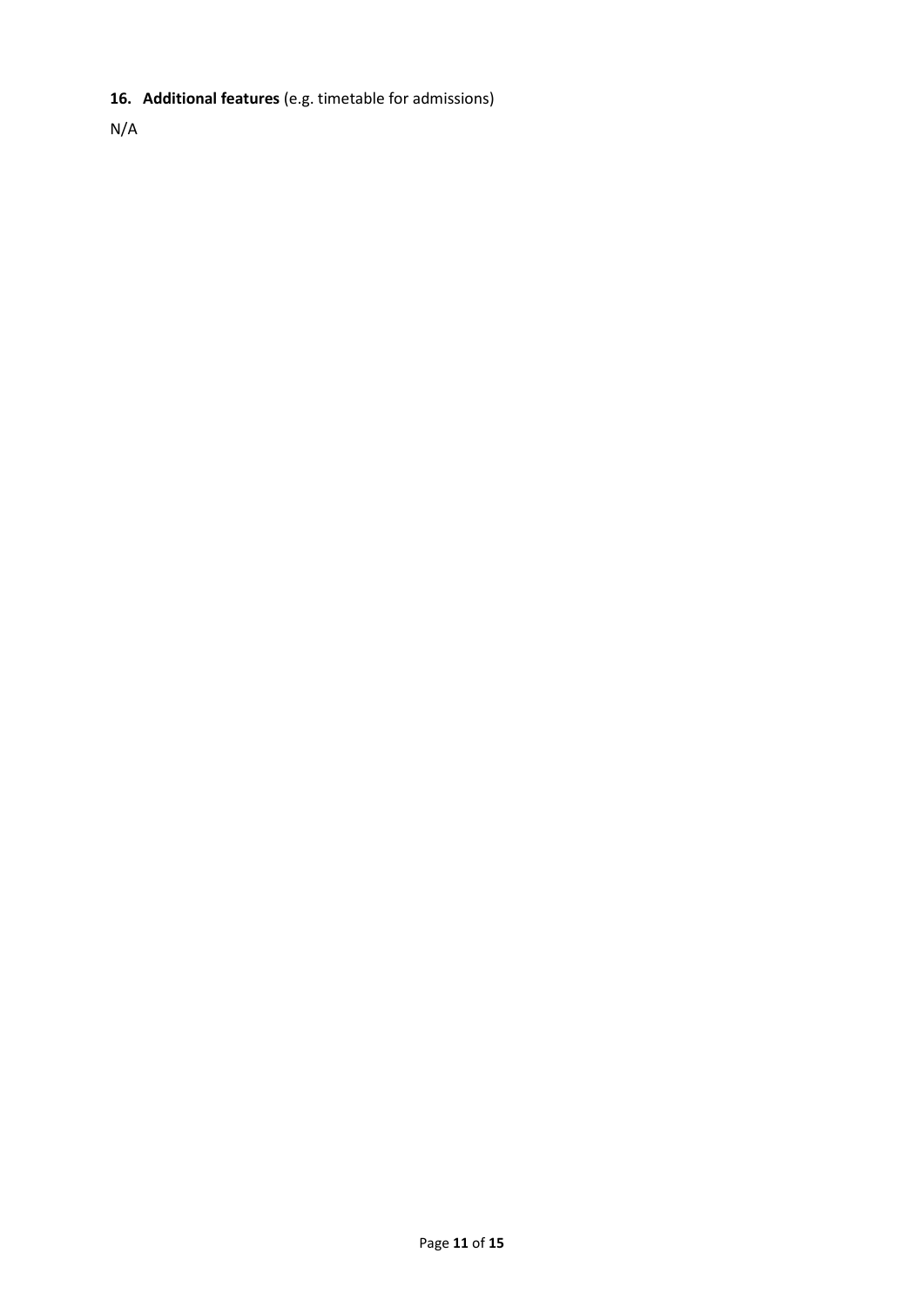

# **Programme Specification (Postgraduate) FOR ENTRY YEAR: 2022/23**

**Date created:** 20/11/2020 **Last amended:** 20/11/2020 **Version no.** 1

## **Appendix 1: Programme structure (programme regulations)**

The University regularly reviews its programmes and modules to ensure that they reflect the current status of the discipline and offer the best learning experience to students. On occasion, it may be necessary to alter particular aspects of a course or module.

M.Sc. in Finance

#### **Credit breakdown**

| <b>Status</b> | Semester 1 | Semester 2 | <b>Other delivery</b><br>period   |
|---------------|------------|------------|-----------------------------------|
| Core          | n/a        | n/a        | 150 credits                       |
| Optional      | n/a        | n/a        | 30 credits                        |
|               |            |            | $4.00 \pm 0.01$ . $1.1 \pm 0.001$ |

180 credits in total

## **Level 7/Year 1 2021/22**

Core modules

| <b>Delivery</b><br>period | Code    | <b>Title</b>                                        | <b>Credits</b> |
|---------------------------|---------|-----------------------------------------------------|----------------|
| Choose an<br>item.        | MN7560* | Foundations of Knowledge and Professional Skills    | n/a            |
|                           | MN7561  | Foundations of Financial Analysis and Investment    | -15            |
|                           | MN7540  | Financial Statements: Theory, Practice and Critique | -15            |
| Choose an<br>item.        | MN7541  | <b>Strategic Financial Management</b>               | -15<br>credits |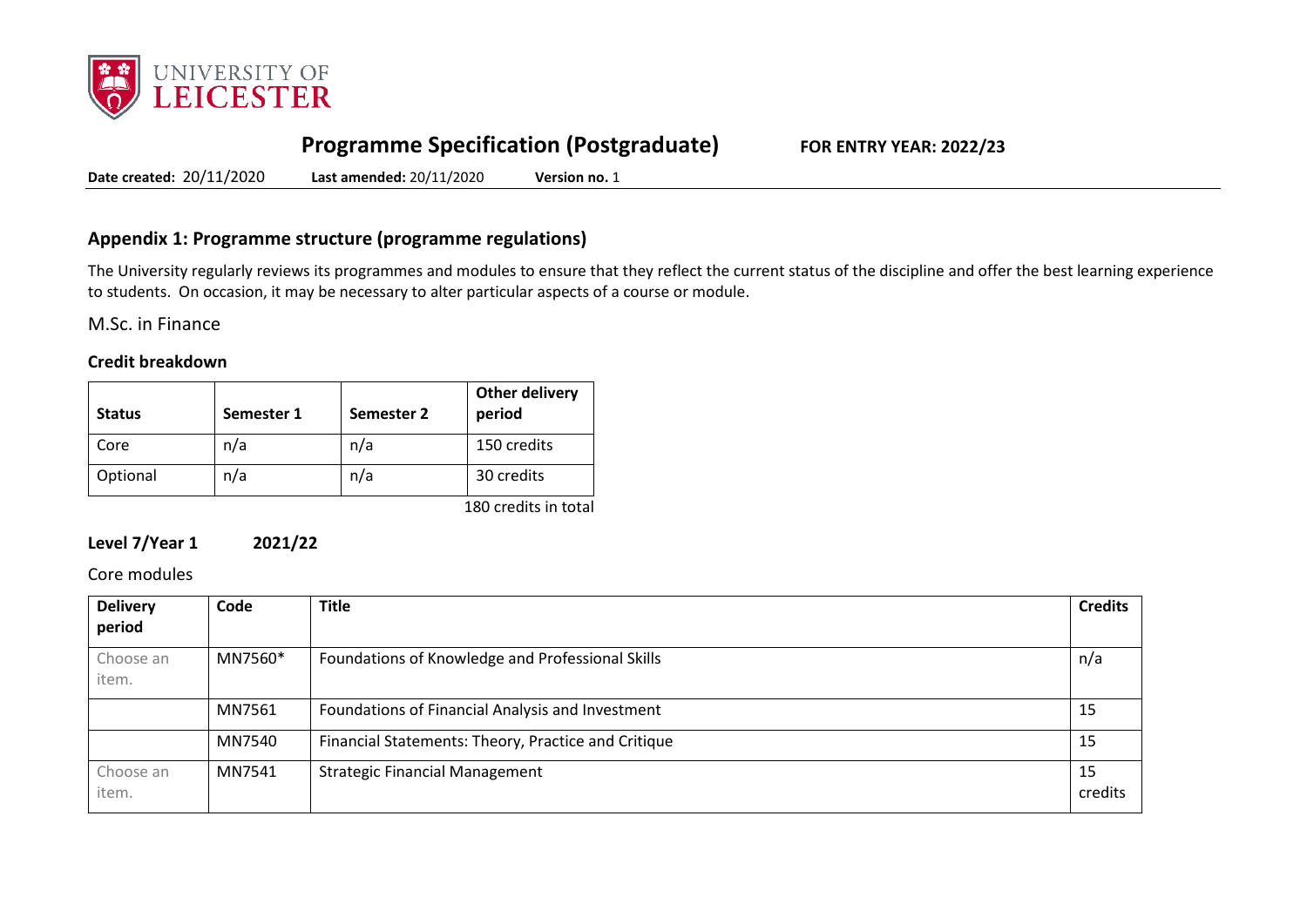| <b>Delivery</b><br>period | Code      | <b>Title</b>                     | <b>Credits</b> |
|---------------------------|-----------|----------------------------------|----------------|
|                           | MN7542    | <b>Financial Modelling</b>       | 15             |
|                           | MN7527    | <b>Financial Risk Management</b> | 15             |
|                           | MN7532    | Corporate Finance                | 15             |
|                           | MN7507**  | Dissertation                     | 60             |
|                           | MN7508*** | <b>Research Methodology</b>      | n/a            |

#### **Notes**

\* This non-credit bearing module will comprise formative assessment.

\*\* Compulsory only for candidates for the degree of Master of Science.

\*\*\* This non-credit bearing research skills course supports the dissertation. Progression to the dissertation is dependent upon satisfactory completion of a research proposal.

#### Option modules

| <b>Delivery period</b> | Code   | <b>Title</b>                                               | <b>Credits</b> |
|------------------------|--------|------------------------------------------------------------|----------------|
| Choose an<br>item.     | MN7512 | <b>Public Finance</b>                                      | 15<br>credits  |
| Choose an<br>item.     | MN7574 | International Finance and Globalisation                    | 15<br>credits  |
|                        | MN7517 | Business-to-Business Marketing and Supply Chain Management | 15             |
|                        | MN7584 | Leadership                                                 | 15             |

#### **Notes**

This is an indicative list of option modules and not definitive of what will be available. Option module choice is also subject to availability, timetabling, student number restrictions and, where appropriate, students having taken appropriate pre-requisite modules.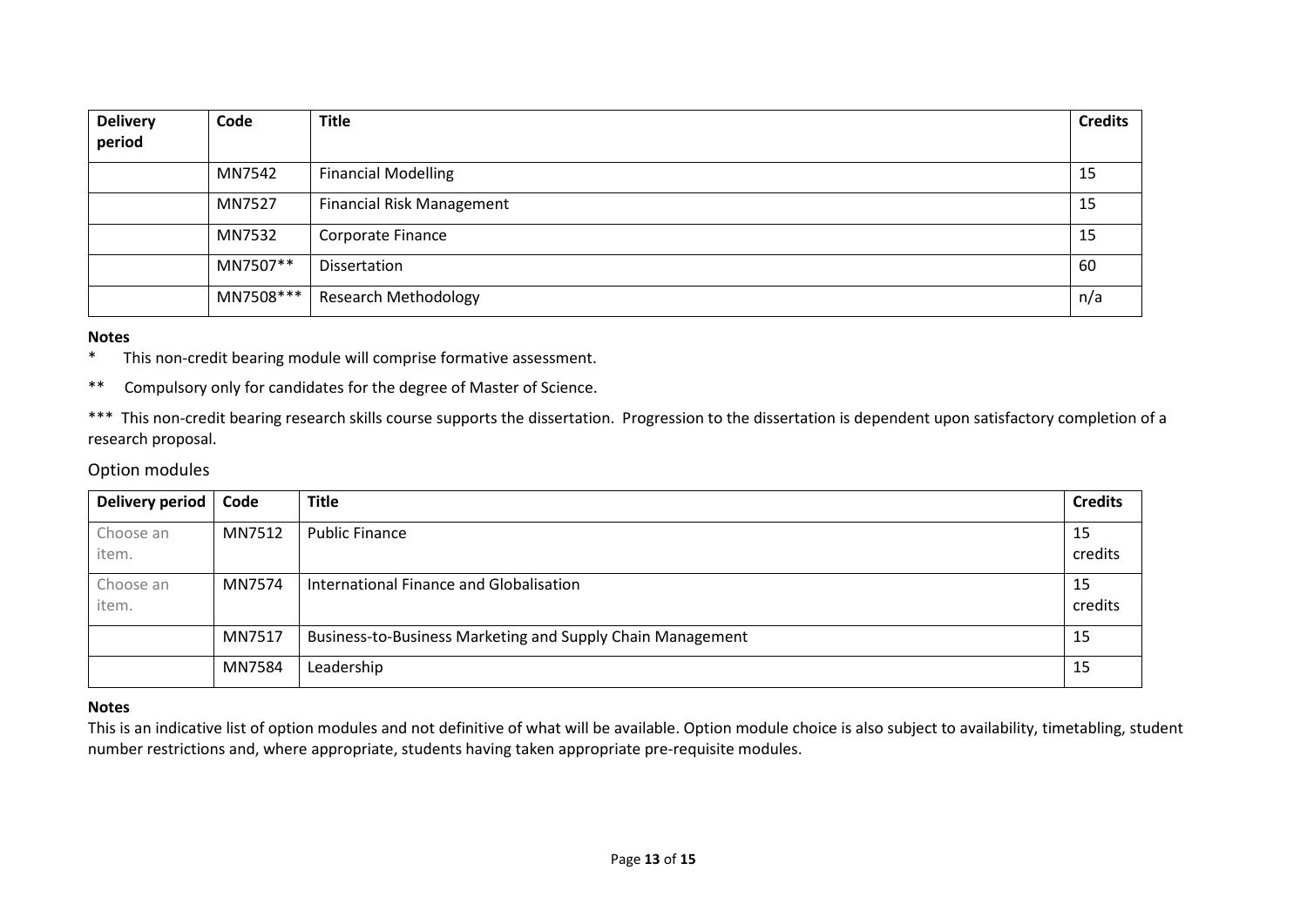# **Level 7/Year 2 2022/23**

Core modules

| <b>Delivery</b><br>period | Code       | <b>Title</b>                                        | <b>Credits</b> |
|---------------------------|------------|-----------------------------------------------------|----------------|
| Choose an<br>item.        | MN7560*    | Foundations of Knowledge and Professional Skills    | n/a            |
|                           | MN7561     | Foundations of Financial Analysis and Investment    | 15<br>credits  |
|                           | MN7540     | Financial Statements: Theory, Practice and Critique | 15<br>credits  |
| Choose an<br>item.        | MN7541     | <b>Strategic Financial Management</b>               | 15<br>credits  |
|                           | MN7542     | <b>Financial Modelling</b>                          | 15<br>credits  |
|                           | MN7527     | <b>Financial Risk Management</b>                    | 15<br>credits  |
|                           | MN7532     | Corporate Finance                                   | 15<br>credits  |
|                           | MN7507**   | Dissertation                                        | 60<br>credits  |
|                           | MN7508 *** | <b>Research Methodology</b>                         | n/a            |

# **Notes**<br>\* Tl

This non-credit bearing module will comprise formative assessment.

\*\* Compulsory only for candidates for the degree of Master of Science.

\*\*\* This non-credit bearing research skills course supports the dissertation. Progression to the dissertation is dependent upon satisfactory completion of a research proposal.